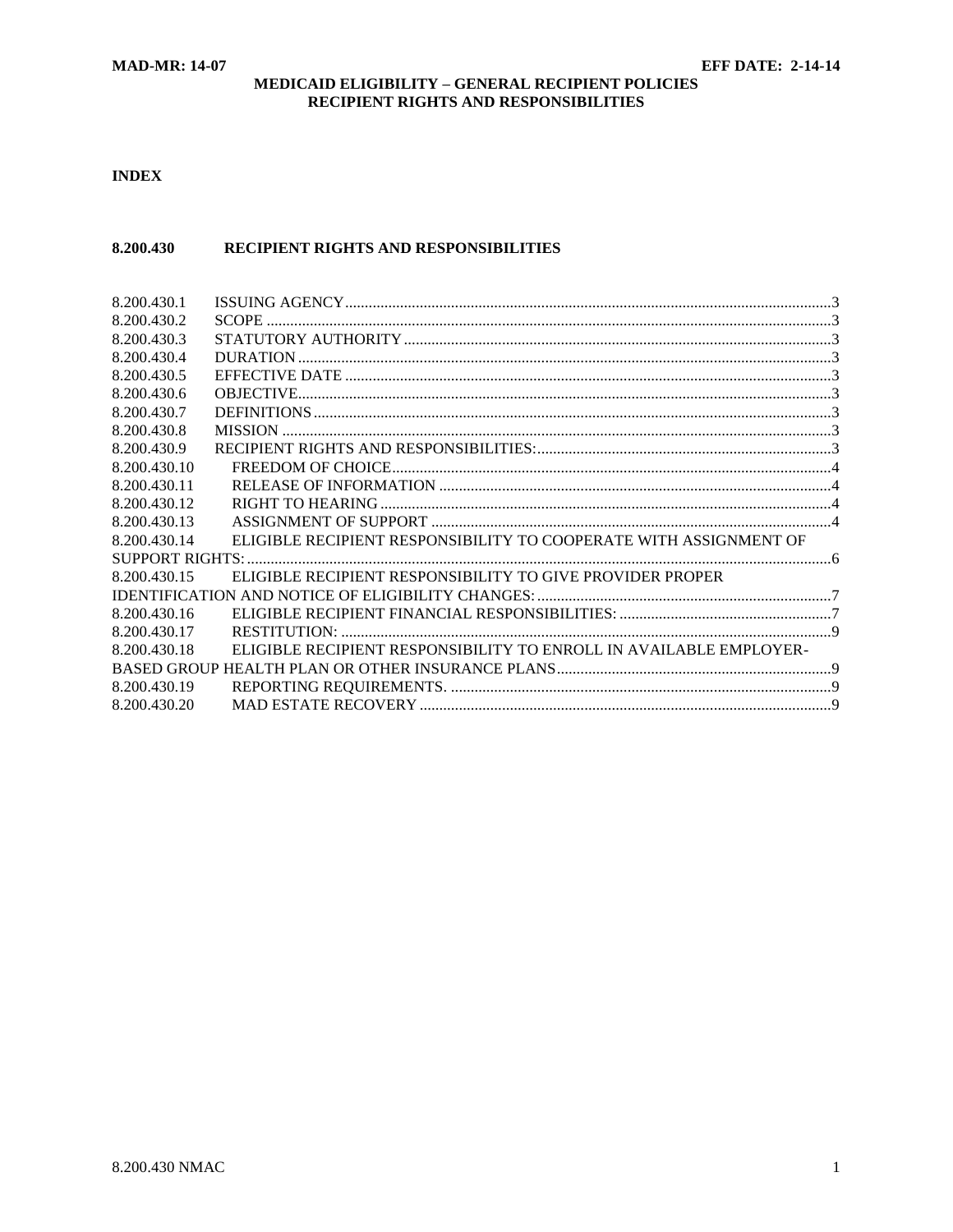**This page intentionally left blank.**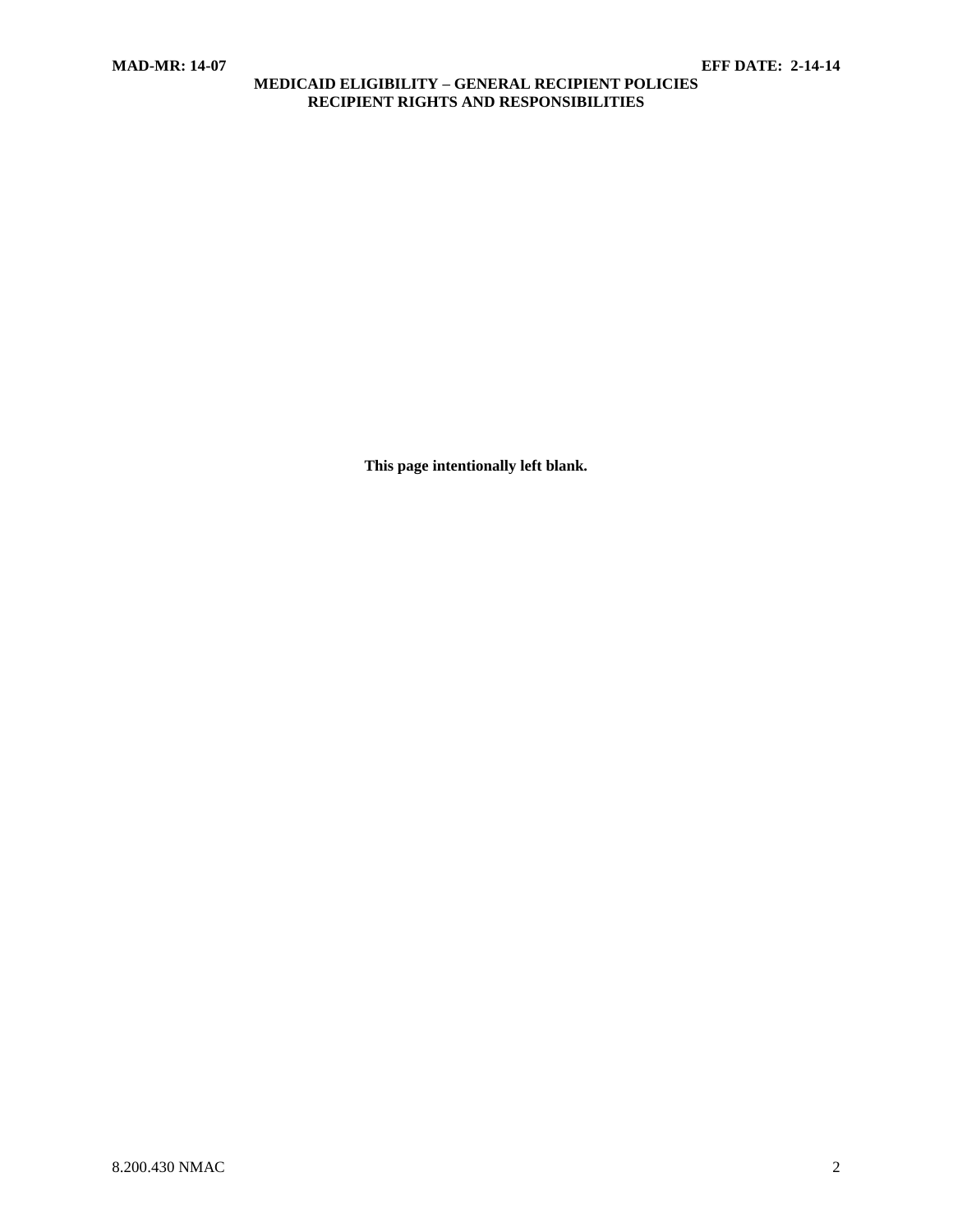#### **TITLE 8 SOCIAL SERVICES**

#### **CHAPTER 200 MEDICAID ELIGIBILITY - GENERAL RECIPIENT POLICIES PART 430 RECIPIENT RIGHTS AND RESPONSIBILITIES**

<span id="page-2-0"></span>**8.200.430.1 ISSUING AGENCY:** New Mexico Human Services Department (HSD). [8.200.430.1 NMAC - Rp, 8.200.430.1 NMAC, 1-1-14]

<span id="page-2-1"></span>**8.200.430.2 SCOPE:** The rule applies to the general public. [8.200.430.2 NMAC - Rp, 8.200.430.2 NMAC, 1-1-14]

<span id="page-2-2"></span>**8.200.430.3 STATUTORY AUTHORITY:** The New Mexico medicaid program and other health care programs are administered pursuant to regulations promulgated by the federal department of health and human services under Title XIX of the Social Security Act as amended or by state statute. See NMSA 1978, Section 27-1-12 et seq. [8.200.430.3 NMAC - Rp, 8.200.430.3 NMAC, 1-1-14]

<span id="page-2-3"></span>**8.200.430.4 DURATION:** Permanent. [8.200.430.4 NMAC - Rp, 8.200.430.4 NMAC, 1-1-14]

<span id="page-2-4"></span>**8.200.430.5 EFFECTIVE DATE:** January 1, 2014, unless a later date is cited at the end of a section. [8.200.430.5 NMAC - Rp, 8.200.430.5 NMAC, 1-1-14]

<span id="page-2-5"></span>**8.200.430.6 OBJECTIVE:** The objective of this rule is to provide specific instructions when determining eligibility for the medicaid program and other health care programs. Generally, applicable eligibility rules are detailed in the medical assistance division (MAD) eligibility policy manual, specifically 8.200.400 NMAC, *General Medicaid Eligibility*. Processes for establishing and maintaining MAD eligibility are detailed in the income support division (ISD) general provisions 8.100 NMAC, *General Provisions for Public Assistance Programs*. [8.200.430.6 NMAC - Rp, 8.200.430.6 NMAC, 1-1-14]

#### <span id="page-2-6"></span>**8.200.430.7 DEFINITIONS:** [RESERVED]

<span id="page-2-7"></span>**8.200.430.8 MISSION:** To reduce the impact of poverty on people living in New Mexico by providing support services that help families break the cycle of dependency on public assistance. [8.200.430.8 NMAC - N, 1-1-14]

#### <span id="page-2-8"></span>**8.200.430.9 RECIPIENT RIGHTS AND RESPONSIBILITIES:**

A. An individual has the right to apply for medicaid and other health care programs HSD administers regardless of whether it appears he or she may be eligible.

 (1) Income support division (ISD) determines eligibility for medicaid health care programs, unless otherwise determined by another entity as stated in 8.200.400 NMAC. A decision shall be made promptly on applications in accordance with the timeliness standards set forth in 8.100.130.11 NMAC.

 (2) Individuals who might be eligible for supplemental security income (SSI) are referred to the social security administration (SSA) office to apply.

B. Application: A paper or electronic application is required from the applicant, an authorized representative, or, if the applicant is incompetent or incapacitated, someone acting responsibly for the applicant. The applicant may complete a joint medicaid, cash assistance, supplemental nutrition assistance program (SNAP) and low income home energy assistance (LIHEAP) application or a medicaid-only application.

 (1) The following do not require an application unless a re-determination is due in that month or the following month, as applicable:

 (a) switching from one of the medical assistance for women, children (MAWC) and families medical assistance division (MAD) categories to another;

- (b) switching between medicaid and refugee medical assistance; and
- (c) switching to or from one of the long term care medicaid categories.
- (2) Medicare savings programs (MSP):

 (a) A medicaid eligible recipient receiving full benefits is automatically deemed eligible for MSP when she or he receives free medicare Part-A hospital insurance; the eligible recipient does not have to apply for medicare MSP;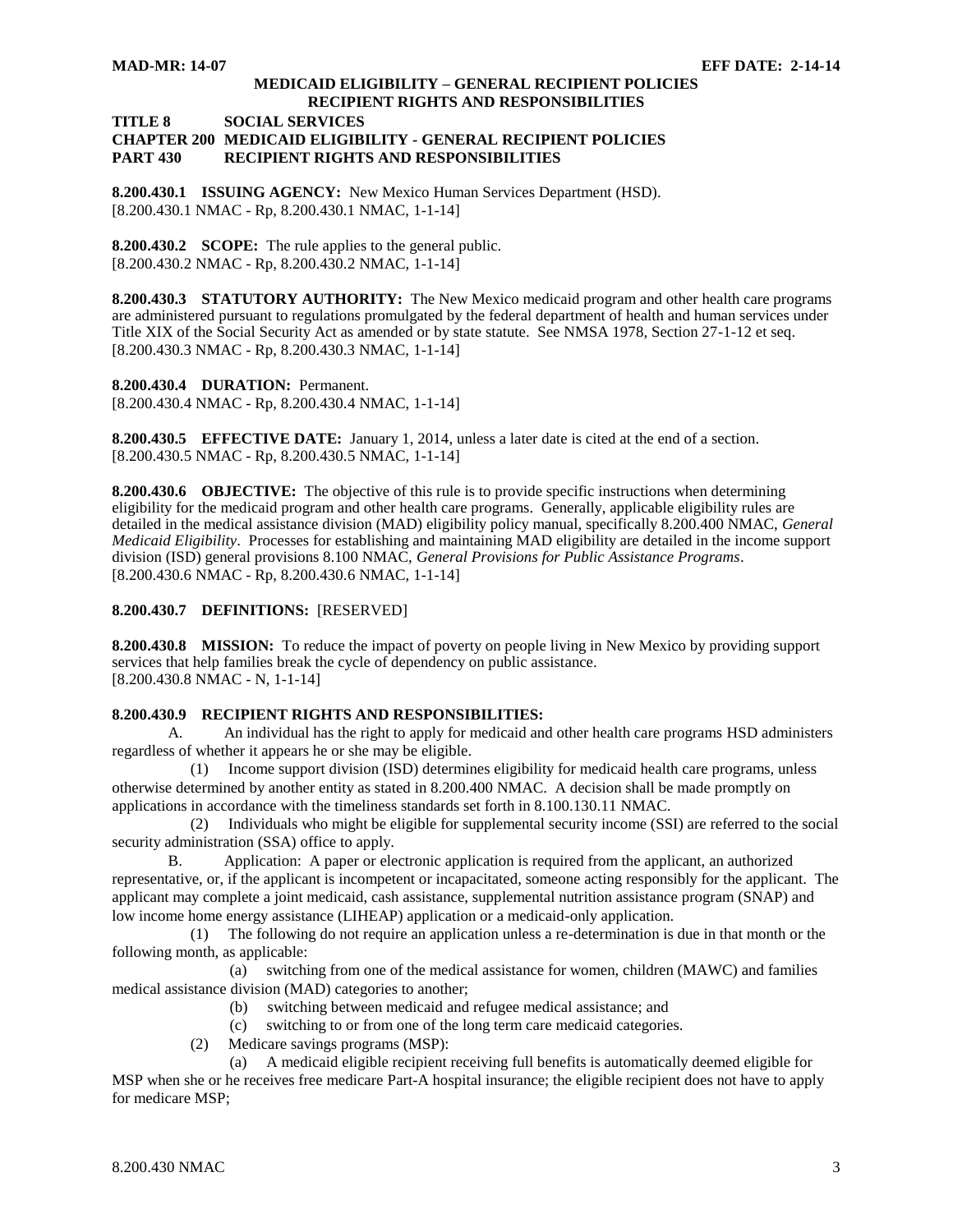(b) When an individual is not eligible for free medicare Part A hospital insurance, a separate application for the qualified medicare beneficiary (QMB) eligibility category 040 is required. Individuals must apply for medicare Part A with the SSA. This is called, "conditional Part A" because they will receive medicare Part A on the condition that QMB category of eligibility is approved. When QMB is approved, the cost of the premium for Part A will be covered by medicaid.

C. Responsibility in the application or recertification process: The applicant or the re-determining eligible recipient is responsible for providing verification of eligibility. Refer to 8.100.130 NMAC.

 (1) An applicant or an eligible recipient's failure to provide necessary verification results in medicaid ineligibility.

 (2) An applicant or a re-determining eligible recipient must give HSD permission to contact other individuals, agencies, or sources of information which are necessary to establish eligibility. [8.200.430.9 NMAC - Rp, 8.200.430.9 NMAC, 1-1-14]

<span id="page-3-0"></span>**8.200.430.10 FREEDOM OF CHOICE:** Except when specifically waived from MAD, an eligible recipient has the freedom to obtain medical and behavioral health services from a MAD provider of his or her choice. [8.200.430.10 NMAC - Rp, 8.200.430.10 NMAC, 1-1-14]

<span id="page-3-1"></span>**8.200.430.11 RELEASE OF INFORMATION:** By signing the medical application, an applicant or a redetermining eligible recipient gives HSD explicit consent to release information to applicable state or federal agencies, medical or behavioral health providers, or an HSD designee when the information is needed to provide, monitor, or approve medicaid services. Medical and behavioral health information is confidential and is subject to the standards for confidentiality per 8.300.11 NMAC.

[8.200.430.11 NMAC - Rp, 8.200.430.11 NMAC, 1-1-14]

<span id="page-3-2"></span>**8.200.430.12 RIGHT TO HEARING:** An applicant or an eligible recipient is entitled to adequate notice of state agency actions and for an opportunity to have an impartial review of those decisions at an administrative hearing. This includes any action to deny or terminate medicaid or another health care program's eligibility or deny, terminate, suspend or reduce a medicaid covered service [42 CFR Section 431.220(a)(1)(2)].

A. Adequate notice rules regarding medicaid eligibility are detailed at 8.100.180 NMAC. Fair hearing rules regarding medicaid eligibility are detailed at 8.100.970 NMAC.

B. Adequate notice and recipient hearing rules regarding MAD covered services are detailed in 8.352.2 NMAC.

[8.200.430.12 NMAC - Rp, 8.200.430.12 NMAC, 1-1-14]

<span id="page-3-3"></span>**8.200.430.13 ASSIGNMENT OF SUPPORT:** As a condition of MAD eligibility, HSD requires an applicant or a re-determining eligible recipient to assign his or her medical care support rights to HSD for medical support and any third party payments. The assignment authorizes HSD to pursue and make recoveries from liable third parties [42 CFR 433.146; NMSA 1978 27-2-28 (G)].

A. **Assigning medical support rights**: The assignment to HSD of an eligible recipient's rights to medical support and payments occurs automatically under New Mexico law when the applicant or the re-determining eligible recipient signs the application.

B. **Third party liability (TPL):** This section describes HSD responsibility to identify and collect from primarily responsible third parties and recipient responsibility to cooperate with HSD to uncover such payments. Medicaid is the payer of last resort. If other third party resources are available, these health care resources must be used before medicaid. As a condition of medicaid eligibility, an applicant assigns his or her rights to medical and behavioral health support and payments to HSD and promises to cooperate in identifying, pursuing, and collecting payments from these resources. Third party resources include the gross recovery by a recipient, including personal injury protection benefits, before any reduction in attorney's fees or costs, obtained through settlement or verdict, for personal injury negligence or intentional tort claims or actions, up to the full amount of medicaid payments for treatment of injuries causally related to the occurrence that is the subject of the claim or action.

 (1) Required TPL information: During the initial determination or re-determinination of eligibility for medicaid services, ISD must obtain information about TPL from either the applicant or the re-determining eligible recipient.

 (a) HSD is required to take all reasonable measures to determine the legal liability of third parties, including health insurers in paying for the medical and behavioral health services furnished to an eligible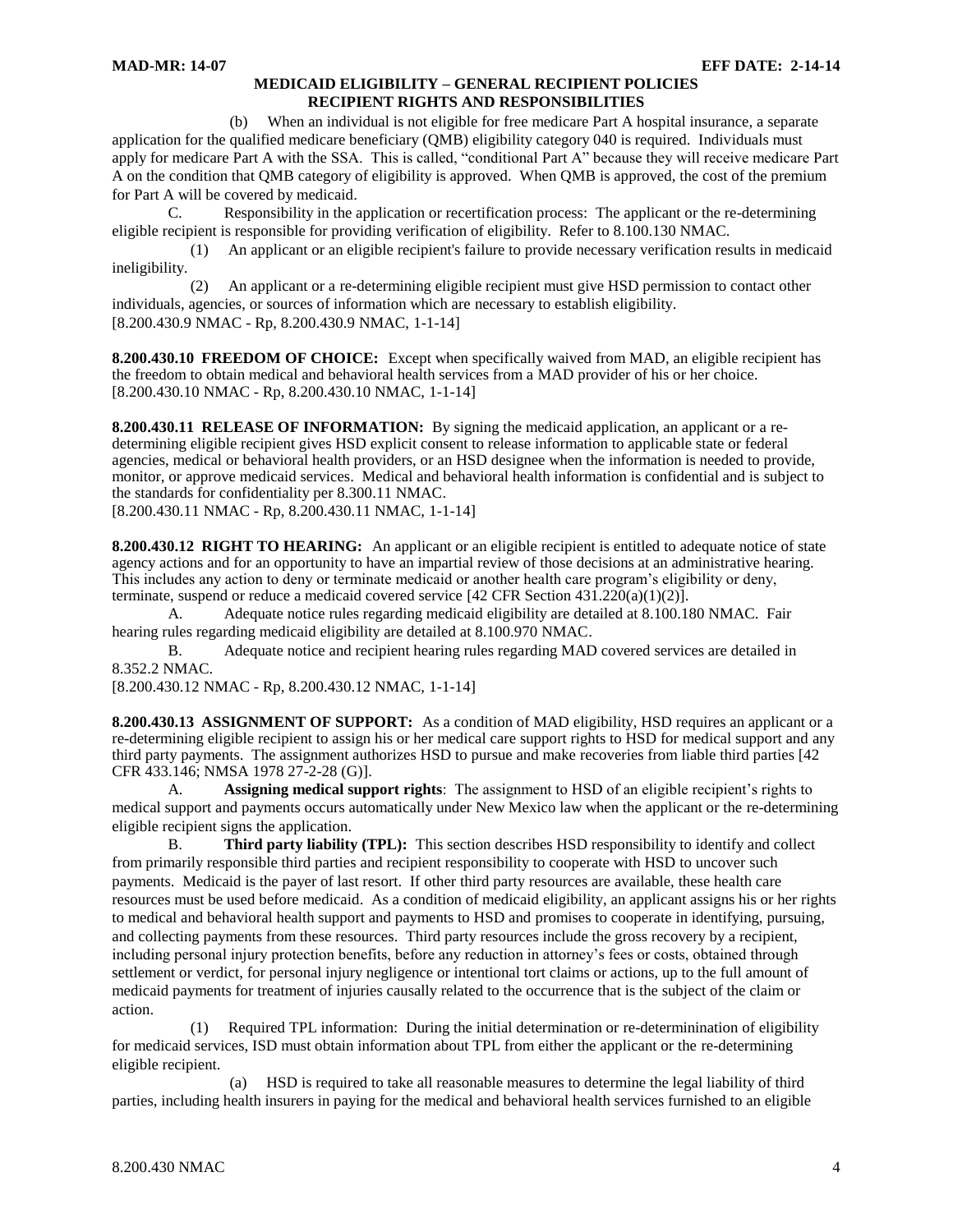recipient [42 CFR 433.138(a)].

 (b) HSD uses the information collected at the time of determination in order for medicaid to pursue claims against third parties.

 (2) Availability of health insurance: If an applicant or an eligible recipient has health insurance, the applicant or the eligible recipient shall notify ISD. ISD must collect all relevant information, including name and address of the insurance company; individuals covered by the policy, effective dates, covered services, and appropriate policy numbers.

 (a) An applicant or an eligible recipient with health insurance coverage or coverage by a health maintenance organization (HMO) or other managed care plan (plan) must be given a copy of the TPL recipient information letter.

 (b) If there is an absent parent, ISD may request the absent parent's name and social security number (SSN).

 (c) ISD must determine if an absent parent, relative, applicant or any member of the household is employed and has health insurance coverage.

 (3) Eligible recipients with health insurance coverage: An applicant or an eligible recipient must inform medicaid providers of his or her TPL. An applicant or an eligible recipient must report changes to or terminations of insurance coverage to ISD. If an applicant or an eligible recipient has health coverage through an HMO or plan, payment from medicaid is limited to applicable copayments required under the HMO or plan and to medicaid covered services documented in writing as exclusions by the HMO or plan.

 (a) If the HMO or plan uses a drug formulary, the medical director of the HMO or plan must sign and attach a written certification for each drug claim to document that a pharmaceutical product is not covered by the HMO or plan. The signature is a certification that the HMO or plan drug formulary does not contain a therapeutic equivalent that adequately treats the medical or behavioral health condition of the HMO or plan subscriber.

 (b) Medical and behavioral health services not included in the HMO or plan are covered by MAD only after review of the documentation and on approval by MAD.

 (c) An applicant or an eligible recipient covered by an HMO or plan is responsible for payment of medical services obtained outside the HMO or plan and for medical services obtained without complying with the rules or policies of the HMO or plan.

 (d) An applicant or an eligible recipient living outside an HMO or plan coverage area may request a waiver of the requirement to use HMO or plan providers and services. The applicant or the eligible recipient for whom a coverage waiver is approved by MAD may receive reimbursement for expenses which allow him or her to travel to an HMO or plan participating provider, even when the provider is not located near the applicant or the eligible recipient's residence.

 (4) Potential health care resources: ISD must evaluate the presence of a TPL source if certain factors are identified during the medicaid eligibility interview.

 (a) When the age of the applicant or the eligible recipient is over 65 years old medicare must be explored. A student, especially a college student, may have health or accident insurance through his or her school.

 (b) An application on behalf of deceased individual must be examined for "last illness" coverage through a life insurance policy.

(c) Certain specific income sources are indicators of possible TPL which include:

 (i) railroad retirement benefits and social security retirement or disability benefits indicating eligibility for Title XVIII (medicare) benefits;

 (ii) workers' compensation (WC) benefits paid to employees who suffer an injury or accident caused by conditions arising from employment; these benefits may compensate employees for medical and behavioral health expenses and lost income; payments for medical and behavioral health expenses may be made as medical and behavioral health bills are incurred or as a lump sum award;

 (iii) black lung benefits payable under the coal mine workers' compensation program, administered by the federal department of labor (DOL), can produce benefits similar to railroad retirement benefits if the treatment for illness is related to the diagnosis of pneumoconiosis; beneficiaries are reimbursed only if services are rendered by specific providers, authorized by the DOL; black lung payments are made monthly and medical and behavioral health expenses are paid as they are incurred; and

 (iv) Title IV-D support payments or financial support payments from an absent parent may indicate the potential for medical and behavioral health support; if a custodial party does not have health insurance that meets a minimum standard, the court in a divorce, separation or custody and support proceeding may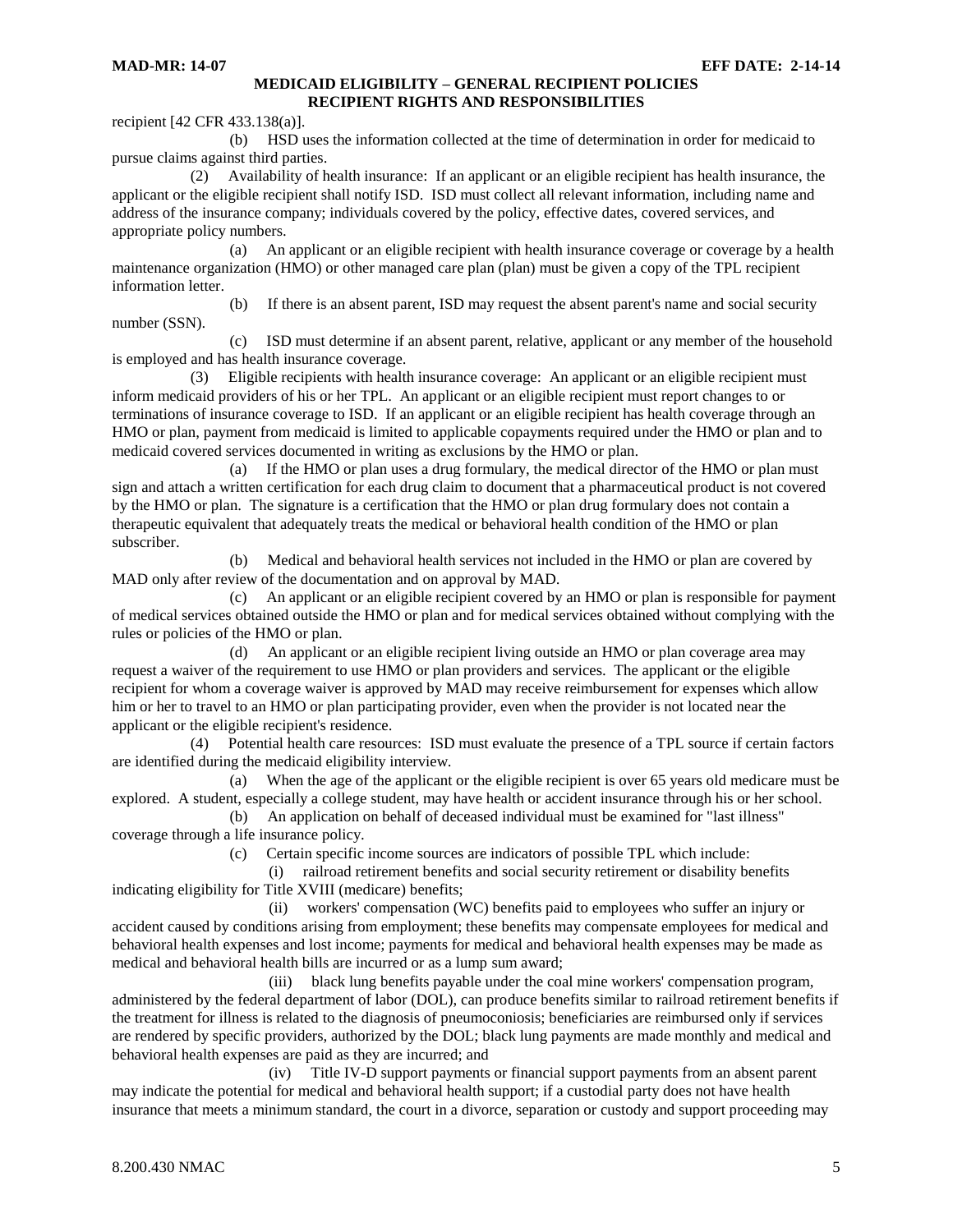order the parent(s) with the obligation of support to purchase insurance for the eligible recipient child [45 CFR 303.31(b)(1); NMSA 1978, Section 40-4C-4(A)(1)]; insurance can be obtained through the parent's employer or union [NMSA 1978, Section 40-4C-4(A)(2)]; parents may be ordered to pay all or a portion of the medical, behavioral health or dental expenses; for purposes of medical and behavioral health support, the minimum standards of acceptable coverage, deductibles, coinsurance, lifetime benefits, out-of-pocket expenses, co-payments, and plan requirements are the minimum standards of health insurance policies and managed care plans established for small businesses in New Mexico; see New Mexico insurance code.

 (d) An applicant or an eligible recipient has earned income: Earned income may indicate medical, behavioral health and health insurance made available by an employer.

 (e) Work history or military services: Work history may indicate eligibility for other cash and medical and behavioral benefits. Previous military service suggests the potential for veterans administration (VA) or department of defense (DOD) health care, including the civilian health and the medical program of the United States (CHAMPUS), for individuals who reside within a 40-mile radius of a military health care facility. An applicant or an eligible recipient who is eligible for DOD health care must obtain certification of non-availability of medical services from the base health benefits advisor in order to be eligible for CHAMPUS.

 (f) An applicant or an eligible recipient's expenses show insurance premium payments: Monthly expense information may show that the applicant or the eligible recipient pays private insurance premiums or is enrolled in an HMO or plan.

 (g) The applicant or the eligible recipient has a disability: Disability information contained in applications or brought up during interviews may indicate casualties or accidents involving legally responsible third parties.

 (h) The applicant or the eligible recipient has a chronic disease: Individuals with chronic renal disease are probably entitled to medicare. Applications for social security disability may be indicative of medicare coverage.

 (5) Communicating TPL information: Information concerning health insurance or health plans is collected and transmitted to MAD by ISD, child support enforcement division (CSED), SSA, and the children, youth and families department (CYFD).

[8.200.430.13 NMAC - Rp, 8.200.430.13 NMAC, 1-1-14]

#### <span id="page-5-0"></span>**8.200.430.14 ELIGIBLE RECIPIENT RESPONSIBILITY TO COOPERATE WITH ASSIGNMENT OF SUPPORT RIGHTS:**

A. **Cooperation:** As a condition of medicaid eligibility, an applicant or an eligible recipient must cooperate with HSD to:

 (1) obtain medical and behavioral health support and payments for his or herself and other individuals for whom he or she can legally assign rights;

(2) pursue liable third parties by identifying individuals and providing information to HSD;

 (3) cooperate with CSED to establish paternity and medical support as appropriate, see 8.50.105.12 NMAC;

 (4) appear at a state or local office designated by HSD to give information or evidence relevant to the case, appear as a witness at a court or other proceeding or give information or attest to lack of information, under penalty of perjury;

 (5) refund HSD any money received for medical or behavioral health care that has already been paid; this includes payments received from insurance companies, personal injury settlements, and any other liable third party; and

 (6) respond to the trauma inquiry letter that is mailed to an eligible recipient [42 CFR 433.138(4)]; the letter asks an eligible recipient to provide more information about possible accidents, causes of accidents, and whether legal counsel has been obtained [42 CFR 433.147; 45 CFR 232.42, 232.43; NMSA 1978 27-2-28(G)(3)].

B. **Good cause waiver of cooperation:** The requirements for cooperation may be waived by HSD if it decides that the applicant or the eligible recipient has good cause for refusing to cooperate. Waivers can be obtained for cooperating with CSED. The applicant or the eligible recipient should request a good cause waiver from CSED per 8.50.105.14 NMAC.

#### C. **Penalties for failure to cooperate:**

 (1) When the parent, the specified relative or legal guardian fails or refuses to cooperate, the parent or specified relative will not be eligible for medicaid services. The eligible recipient child maintains medicaid eligibility provided all other eligibility criteria are met.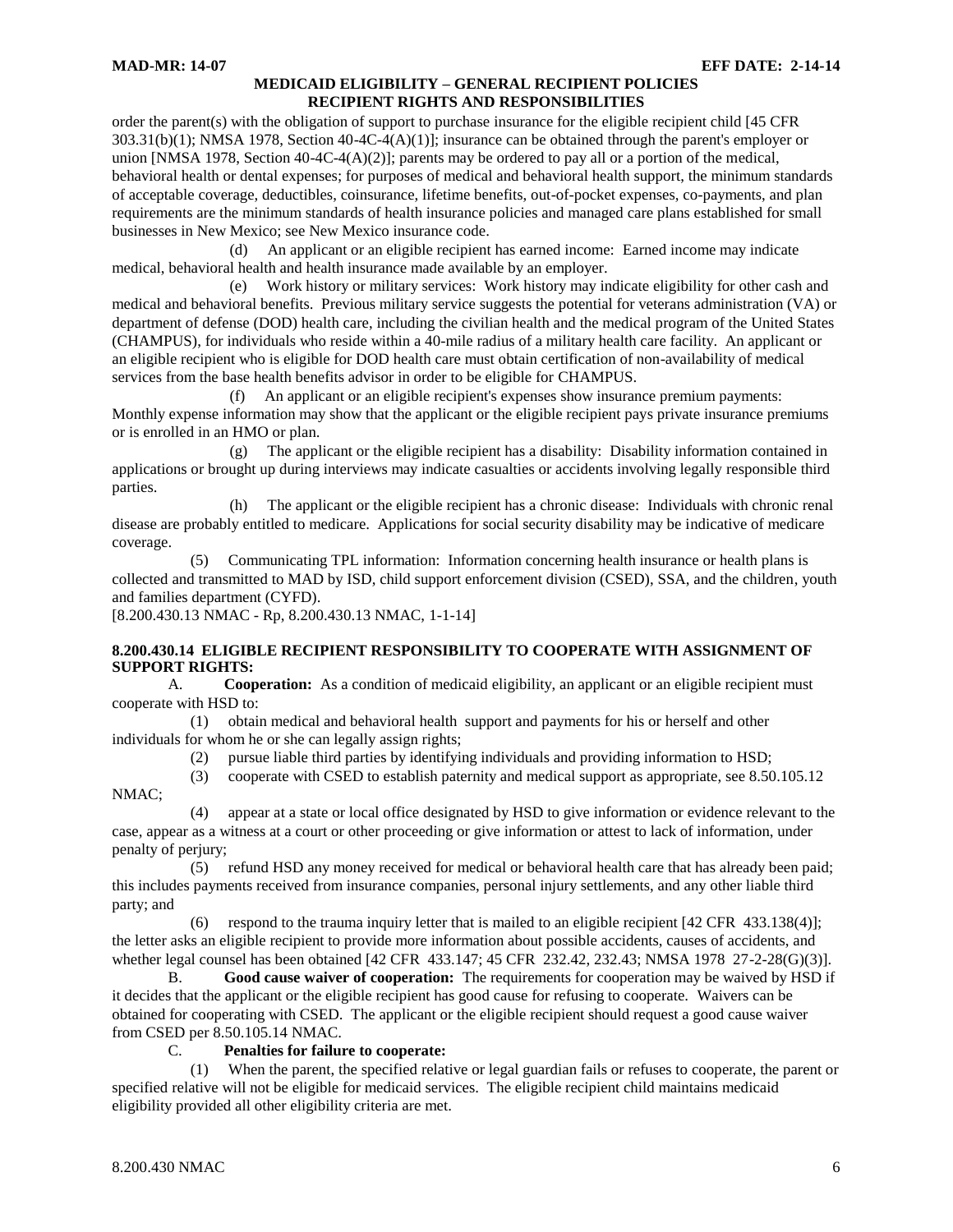(2) When the parent or the specified relative fails or refuses to refund payments received from insurance or other settlement sources, such as personal injury case awards, he or she is not eligible for medicaid services for one year and until full restitution has been made to HSD. The eligible recipient child maintains medicaid eligibility provided all other eligibility criteria are met. [8.200.430.14 NMAC - Rp, 8.200.430.14 NMAC, 1-1-14]

#### <span id="page-6-0"></span>**8.200.430.15 ELIGIBLE RECIPIENT RESPONSIBILITY TO GIVE PROVIDER PROPER IDENTIFICATION AND NOTICE OF ELIGIBILITY CHANGES:**

A. An eligible recipient is responsible for presenting a current medicaid eligibility card and evidence of any other health insurance to a medicaid provider each time service is requested.

 (1) An eligible recipient is responsible for any financial liability incurred if he or she fails to furnish current medicaid eligibility identification before the receipt of a service and as a result the provider fails to adhere to MAD rules, such as a failure to request prior approval. If this omission occurs, the settlement of claims for services is between the eligible recipient and the provider. An individual is financially responsible for services received if he or she was not eligible for medicaid services on the date services are furnished.

 (2) When a provider bills medicaid and the claim is denied, the provider cannot bill the eligible recipient. Exceptions exist for denials caused by medicaid ineligibility or by an eligible recipient's failure to furnish medicaid identification in a timely manner.

 (3) If an eligible recipient fails to notify the provider that he or she has received services that are limited by time or amount, the eligible recipient is responsible for payment of the service prior to rendering the service if the provider made reasonable efforts to verify whether the eligible recipient has already received services.

B. Notification of providers following retroactive eligibility determinations: If an eligibility determination is made, the eligible recipient is responsible for notifying providers of this eligibility determination. When an individual receives retro medicaid eligibility, the now-eligible recipient must notify all of his or her medicaid providers of his or her change of eligibility. If the eligible recipient fails to notify the provider and the provider can no longer file a claim for reimbursement, the eligible recipient becomes the responsible payer for those services.

C. Notification if an eligible recipient has private insurance: If an eligible recipient is covered under a private health insurance policy or health plan, he or she is required to inform his or her medicaid providers of the private health coverage, including applicable policy numbers and special claim forms. [8.200.430.15 NMAC - Rp, 8.200.430.15 NMAC, 1-1-14]

### <span id="page-6-1"></span>**8.200.430.16 ELIGIBLE RECIPIENT FINANCIAL RESPONSIBILITIES:**

A. A medicaid provider agrees to accept the amount paid as payment in full with the exception of copayment amounts required in certain medicaid eligibility categories [42 CFR 447.15]. Other than the co-payments, a provider cannot bill an eligible recipient for any unpaid portion of the bill (balance billing) or for a claim that is not paid because of a provider administrative error or failure of multiple providers to communicate eligibility information. A native American eligible recipient is exempt from co-payment requirements.

 (1) An eligible recipient is responsible for any financial liability incurred if he or she fails to furnish current medicaid eligibility identification before the receipt of a medicaid service and as a result the provider fails to adhere to medicaid reimbursement rules, such as a failure to request prior approval. If this omission occurs, the settlement of claims for services is between the eligible recipient and the provider. An individual is financially responsible for services received if he or she was not eligible for medicaid services on the date services are furnished.

 (2) When a provider bills medicaid and the claim is denied, the provider cannot bill the eligible recipient. Exceptions exist for denials caused by medicaid ineligibility or by an eligible recipient's failure to furnish medicaid identification at the time of service.

 (3) If an eligible recipient fails to notify a provider that he or she has received services that are limited by time or amount, the eligible recipient is responsible to pay for services if, before furnishing the services, the provider makes reasonable efforts to verify whether the eligible recipient has already received services.

B. Failure of an eligible recipient to follow his or her privately held health insurance carrier's requirements: An eligible recipient must be aware of the physician, pharmacy, hospital, and other providers who participate in his or her HMO or other managed care plan. An eligible recipient is responsible for payment for services if he or she uses a provider who is not a participant in his or her plan or if he or she receives any services without complying with the rules, policies, and procedures of his or her plan.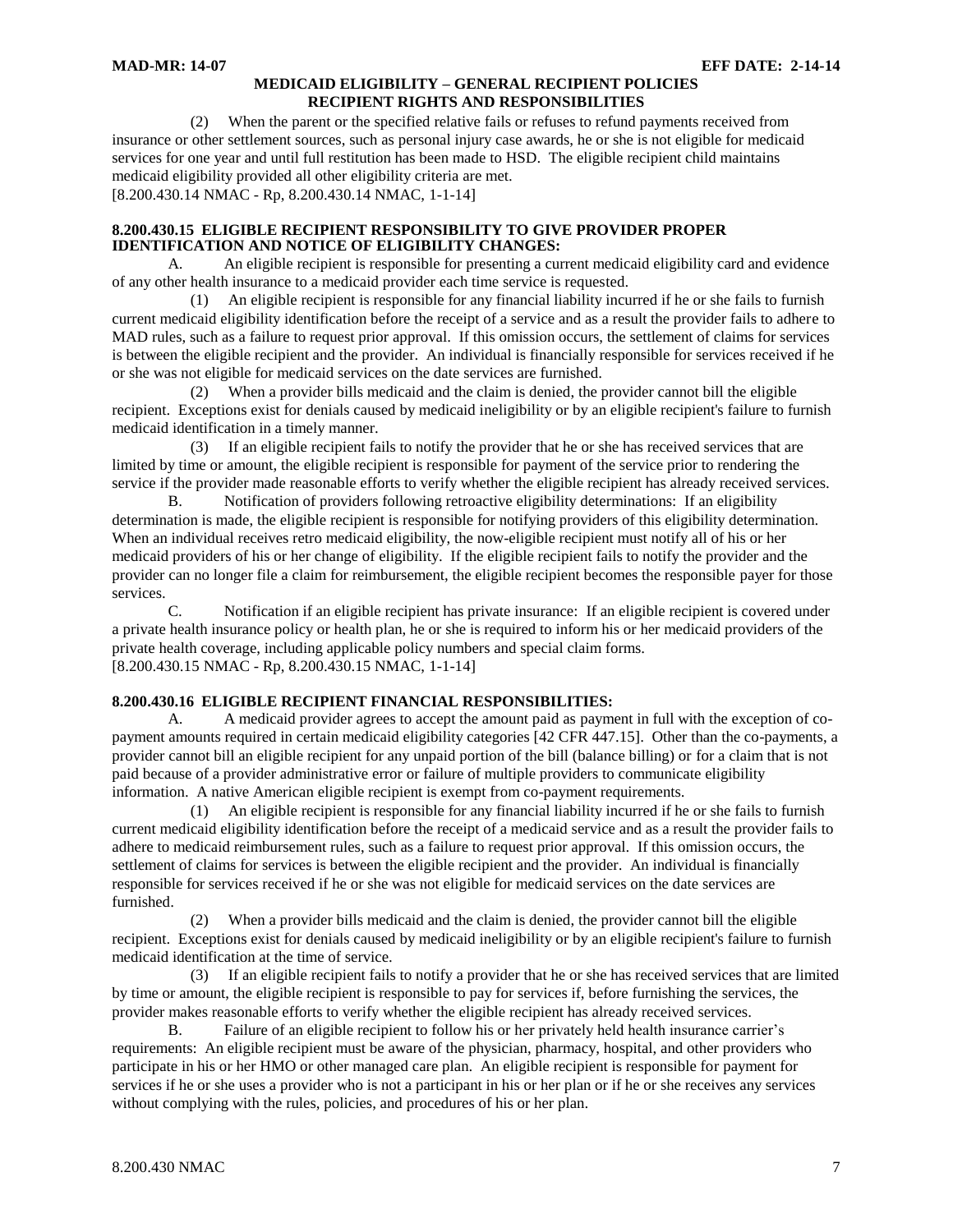C**.** Other eligible recipient payment responsibilities: If all the following conditions are met before a service is furnished, the eligible recipient can be billed directly by a medicaid provider for services and is liable for payment:

 (1) the eligible recipient is advised by a provider that the particular service is not covered by medicaid or is advised by a provider that he or she is not a medicaid provider;

 (2) the eligible recipient is informed by a provider of the necessity, options, and charges for the services and the option of going to another provider who is a medicaid provider; and

 (3) the eligible recipient agrees in writing to have the service provided with full knowledge that he or she is financially responsible for the payment.

D. Children's health insurance program (CHIP) and working disabled individuals (WDI) copayments: It is the eligible recipient's responsibility to pay the co-payment to the medicaid provider.

(1) WDI co-payment requirements are the following:

 (a) \$7 per outpatient physician visit to a physician or other practitioner, dental visit, therapy session, or behavioral health service session;

- (b) \$20 per emergency room (ER) visit;
- (c) \$28 for non emergent use of the ER;
- (d) \$30 per inpatient hospital admission;
- (e) \$5 per drug item (does not apply if the \$8 co-payment for a brand name drug is assessed);

and

 (f) \$8 for a brand name drug when there is a less expensive therapeutically equivalent drug on the preferred drug list (PDL) unless the prescriber determines the alternative drug on the PDL will be less effective or have greater adverse reactions.

(2) CHIP co-payment requirements are the following:

 (a) \$5 per outpatient physician visit to a physician or other practitioner, dental visit, therapy session, or behavioral health service session;

- (b) \$15 per ER visit;
- (c) \$50 for non emergent use of the ER;
- (d) \$25 per inpatient hospital admission;
- (e) \$2 per drug item (does not apply if the \$5 co-payment for a brand name drug is assessed);

and

 (f) \$5 for a brand name drug when there is a less expensive therapeutically equivalent drug on the PDL unless the prescriber determines the alternative drug on the PDL will be less effective or have greater adverse reactions.

E. The following exemptions from co-payment responsibilities for WDI and CHIP eligible recipients apply:

- (1) native Americans;
- (2) family planning services, procedures, drugs, supplies, and devices;
- (3) medicare cross over claims including claims from medicare advantage plans;
- (4) preventive services regardless of age (well child checks, vaccines, preventive dental

cleanings/exams, etc.);

- (5) prenatal and postpartum care and deliveries, and prenatal drug items;
- (6) provider preventable conditions;

 (7) psychotropic drug items are exempt from the brand name co-payment (only the regular pharmacy co-payment applies);

(8) when the maximum family limit has been exceeded;

 (9) all services rendered by an Indian health services facility (IHS), 638 facility, or urban Indian facility regardless of race code; and

 (10) federal match 3 for categories 071 and 400 through 421 are exempt because these are presumptively eligible children.

F. Brand name drug: A \$3 co-payment for a brand name drug applies to MAD eligible recipients, except for WDI and CHIP, which have higher co-payment amounts, when there is a less expensive therapeutically equivalent drug on the PDL unless the prescriber determines the alternative drug on the PDL will be less effective or have greater adverse reactions.

G. Non emergent use of the ER: For non emergent use of the ER, the co-payment varies by the federal poverty level (FPL). These co-payment amounts apply to MAD eligible recipients except for WDI which has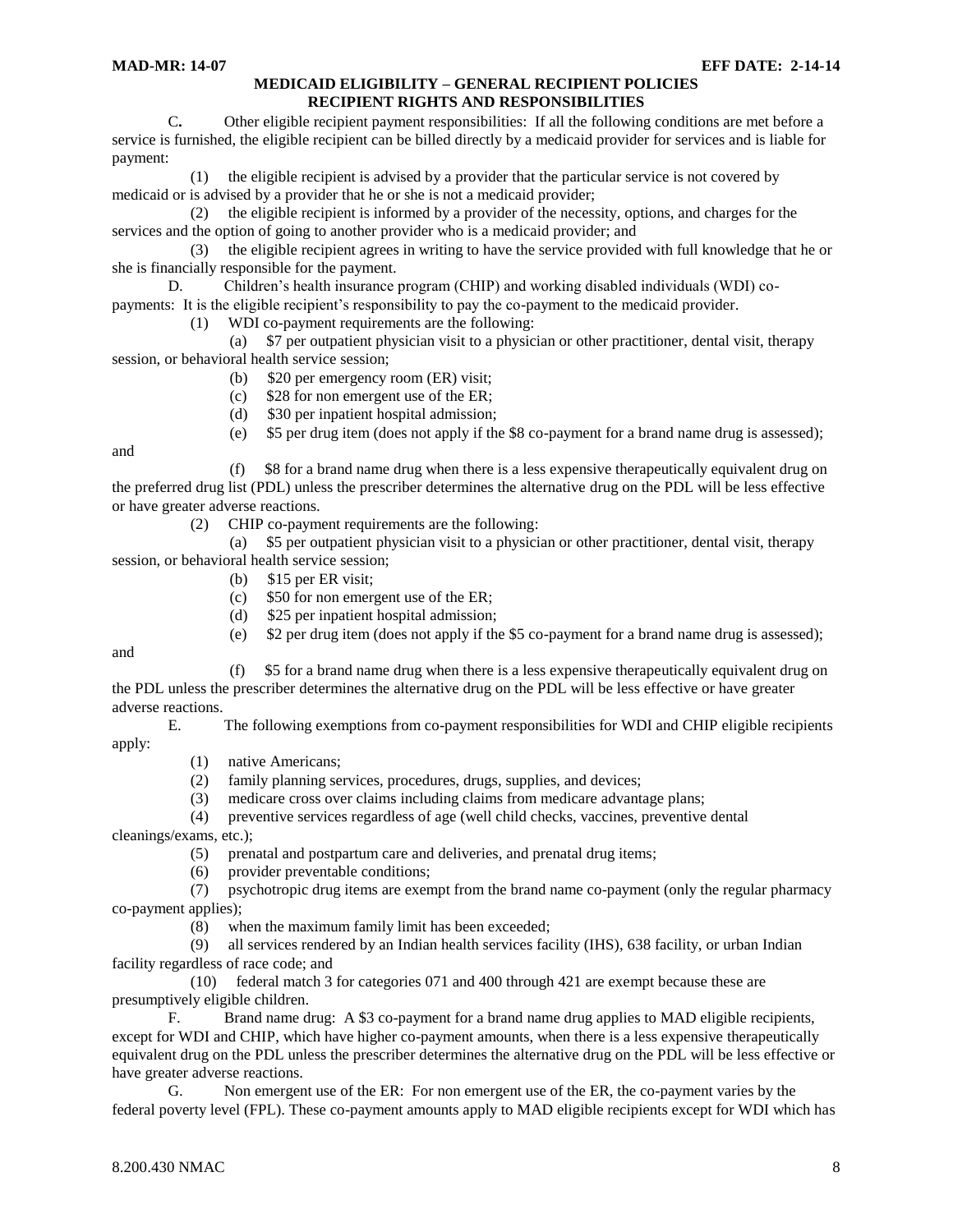a higher co-payment amount. The co-payments for non emergent use of the ER are the following:

- (1) \$8 if 150 percent of the FPL or below; and
- (2) \$50 if greater than 150 percent of the FPL.
- H**.** The following are exempt from the non emergent use of the ER and brand name drug co-payment: (1) native Americans;
	- (2) medicare cross over claims including claims from medicare advantage plans;
	- (3) psychotropic drug items;
	- (4) foster care and adoption categories (Categories 014, 017, 037, 046, 047, 066, and 086); and
	- (5) institutional care categories (Categories 081, 083, and 084).

I. Co-payment maximum: The aggregate amount of cost sharing imposed for all individuals in the family as applied during the quarterly period is five percent of countable family income. [8.200.430.16 NMAC - Rp, 8.200.430.16 NMAC, 1-1-14]

# <span id="page-8-0"></span>**8.200.430.17 RESTITUTION:**

A. A medicaid recipient must return overpayments or medical payments received from liable third parties to the applicable medical service provider or to MAD. If payments are not returned or received, recoupment proceedings against the recipient will be initiated.

B. The restitution bureau of HSD is responsible for the tracking and collection of overpayments made to medicaid recipients, vendors, and medicaid providers. See Section OIG-940, RESTITUTIONS. The MAD third party liability unit is responsible for monitoring and collecting payments received from liable third parties. See 8.302.3 NMAC.

[8.200.430.17 NMAC - Rp, 8.200.430.17 NMAC, 1-1-14]

<span id="page-8-1"></span>**8.200.430.18 ELIGIBLE RECIPIENT RESPONSIBILITY TO ENROLL IN AVAILABLE EMPLOYER-BASED GROUP HEALTH PLAN OR OTHER INSURANCE PLANS:** Effective July 01, 1998, HSD no longer accepts referrals to the health insurance premium payment (HIPP) program. HIPP is only available to participants active on HIPP as of July 01, 1998 who have continued to maintain their eligibility for the program. This program will end January 31, 2014.

[8.200.430.18 NMAC - Rp, 8.200.430.18 NMAC, 1-1-14; A, 2-14-14]

<span id="page-8-2"></span>**8.200.430.19 REPORTING REQUIREMENTS:** A medicaid eligible recipient is required to report certain changes which might affect his or her eligibility. The following changes must be reported to ISD within 10 calendar days from the date the change occurred pursuant to 8.200.400 NMAC, 8.200.410 NMAC, and 8.200.420 NMAC.

A. **Living arrangements or change of address**: Any change in where an eligible recipient lives or gets his or her mail must be reported.

B. **Household size:** Any change in the household size must be reported. This includes the death of an individual included in the either or both the assistance unit and budget group.

C. **Enumeration:** Any new social security number must be reported.

D. **Income:** Except for continuous eligibility in 8.200.400 NMAC any increase or decrease in the amount of income or change in the source of income must be reported.

E. **Resource:** Any change in what an eligible recipient owns must be reported. This includes any property the eligible recipient owns or has interest in, cash on hand, money in banks or credit unions, stocks, bonds, life insurance policies or any other item of value.

[8.200.430.19 NMAC - N, 1-1-14]

<span id="page-8-3"></span>**8.200.430.20 MAD ESTATE RECOVERY:** HSD is mandated to seek recovery from the estates of certain individuals up to the amount of medical assistance payments made by the HSD on behalf of the individual. See Social Security Act Section 1917 [42 USC 1396p(b) and NMSA 1978, Section 27-2A-1 et seq. "Medicaid Estate Recovery Act"].

#### A. **Definitions used in MAD estate recovery:**

 (1) Estate: Real and personal property and other assets of an individual subject to probate or administration pursuant to the New Mexico Uniform Probate Code.

 (2) Medical assistance: Amounts paid by HSD for long term care services including related hospital and prescription drug services.

 (3) Personal representative: An adult designated in writing who is authorized to represent the estate of the eligible recipient.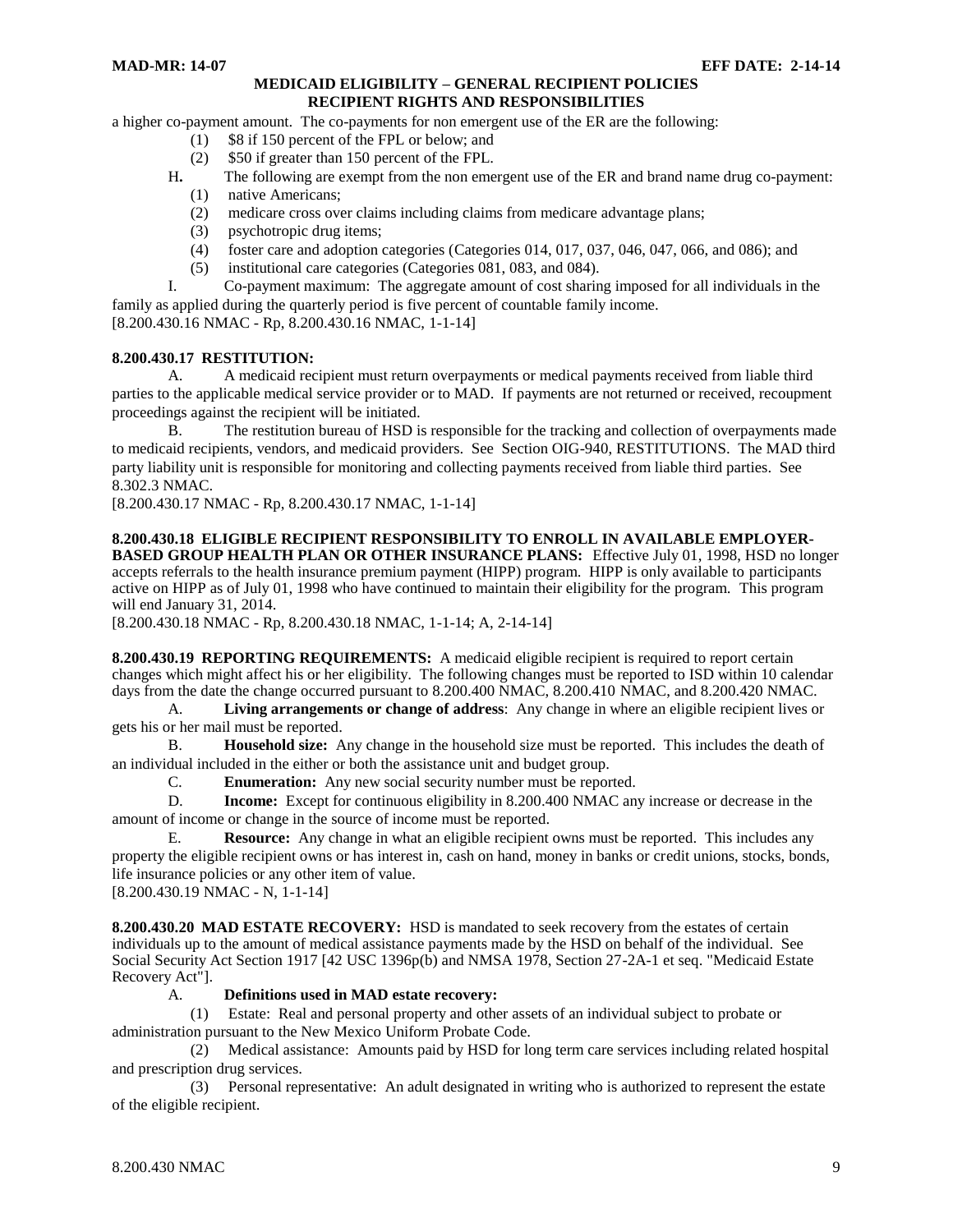B. **Basis for defining the group:** A medicaid eligible recipient who was 55 years of age or older when medical assistance payments were made on his or her behalf for nursing facilities services, home and community based services, and related hospital and prescription drug services are subject to estate recovery.

#### C. **The following exemptions apply to estate recovery:**

 (1) Qualified medicare beneficiaries, specified low-income beneficiaries, qualifying individuals, and qualified disabled and working individuals, are exempt from estate recovery for the receipt of hospital and prescription drug services unless they are concurrently in a nursing facility category of eligibility or on a home and community based services waiver; this provision applies to medicare cost-sharing benefits (i.e., Part A and Part B premiums, deductibles, coinsurance, and co-payments) paid under the medicare savings programs.

 (2) Certain income, resources, and property are exempted from medicaid estate recovery for native Americans:

 (a) interest in and income derived from tribal land and other resources held in trust status and judgment funds from the Indian claims commission and the United States claims court;

(b) ownership interest in trust or non-trust property, including real property and improvements;

 (i) located on a reservation or near a reservation as designated and approved by the bureau of Indian affairs of the U.S, department of interior; or

 (ii) for any federally-recognized tribe located within the most recent boundaries of a prior federal reservation; and

 (iii) protection of non-trust property described in Subparagraphs (a) and (b) is limited to circumstances when it passes from a native American to one or more relatives, including native Americans not enrolled as members of a tribe and non-native Americans such as a spouse and step-children, that their culture would nevertheless protect as family members; to a tribe or tribal organization; or to one or more native Americans;

 (c) income left as a remainder in an estate derived from property protected in Paragraph (2) above, that was either collected by a native American, or by a tribe or tribal organization and distributed to native Americans that the individual can clearly trace the income as coming from the protected property;

 (d) ownership interests left as a remainder in an estate in rents, leases, royalties, or usage rights related to natural resources resulting from the exercise of federally-protected rights, and income either collected by an Indian, or by a tribe or tribal organization and distributed to native Americans derived from these sources as long as the individual can clearly trace the ownership interest as coming from protected sources; and

 (e) ownership interest in or usage of rights to items, not covered by Subparagraphs (a) through (d) above, that have unique religious, spiritual, traditional, or cultural significance or rights that support subsistence or a traditional lifestyle according to applicable tribal law or custom.

D. **Recovery process:** Recovery from an eligible recipient's estate will be made only after the death of the eligible recipient's surviving spouse, if any, and only at a time that the eligible recipient does not have surviving child who is less than 21 years of age, blind, or who meet the SSA definition of disability.

 (1) Estate recovery is limited to payments for applicable services received on or after October 1, 1993; except that recovery also is permitted for pre-October 1993 payments for nursing facility services received by a medicaid recipient who was 65 years of age or older when such nursing facility services were received.

 (2) A recovery notice will be mailed to the personal representative or next of kin upon the eligible recipient's death informing him or her about the amount of claim against the estate and provide information on hardship waivers and hearing rights.

 (3) It is the family or personal representative's responsibility to report the eligible recipient's date of death to the ISD office within 10 calendar days after the date of death.

#### E. **Eligible recipient rights and responsibilities:**

 (1) At the time of application or re-certification, a personal representative must be identified or confirmed by the applicant or eligible recipient or his or her designee.

 (2) Information explaining estate recovery will be furnished to the applicant or eligible recipient, his or her personal representative, or designee during the application or re-certification process. Upon the death of the medicaid eligible recipient, a notice of intent to collect (recovery) letter will be mailed to the eligible recipient's personal representative with the total amount of claims paid by medicaid on behalf of the eligible recipient. The personal representative must acknowledge receipt of this letter in the manner prescribed in the letter within 30 calendar days of the date on the letter.

 (3) During the application or re-certification process for medicaid eligibility, the local county ISD office will identify the assets of an applicant or the eligible recipient. This includes all real and personal property which belongs in whole or in part to the applicant or eligible recipient and the current fair market value of